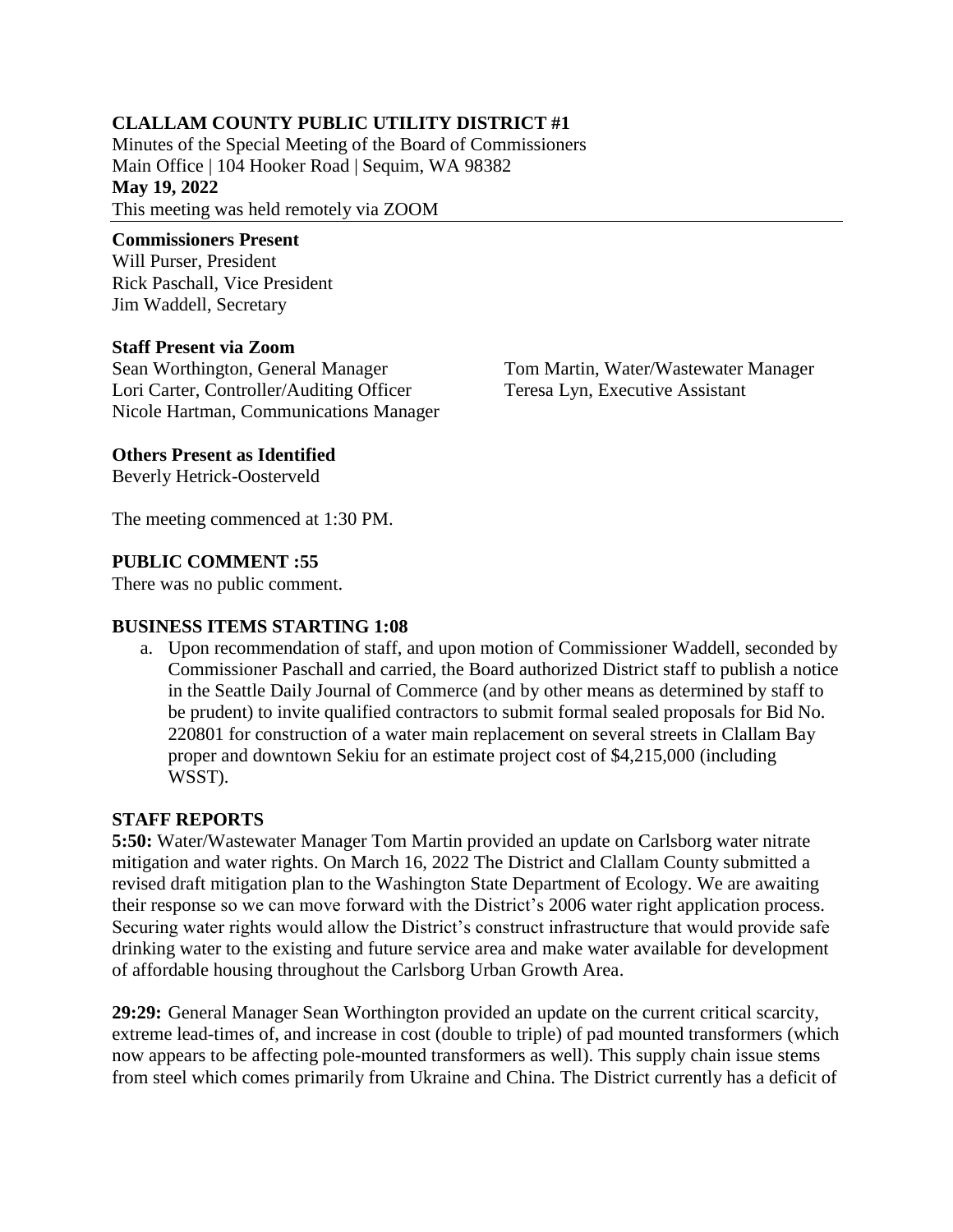80 padmounted transformers, after pulling 50 idle padmounted transformers from the field for repair which may result in a few dozen usable transformers.

The District currently has nine orders in place for 237 transformers with multiple vendors. A large number of the ordered transformers were scheduled to be delivered in October 2021. That delivery was postponed to this month and we were recently informed the delivery slipped again to July 2022. Estimated delivery dates for new orders are currently being quoted at 66 to 84 weeks and are subject to change, as is the pricing. The District has notified the North Peninsula Building Association (NPBA) and the contractors that we work with that we cannot accept any new service orders until we are re-supplied. We've notified customers with an urgent need that we can temporarily supply a pole-mounted transformer in lieu of a pad-mounted one in the interim and are sending a letter to the City of Sequim to assist in HOA variance requests in these cases.

General Manager Sean Worthington advised that American Public Power Association (APPA) sent a letter out to all of its member utilities across the nation advising them to take whatever steps possible to secure or repair transformers before the hurricane and wildfire seasons starts on June 1<sup>st</sup>, which will exacerbate supply chain shortages. He also met with Washington Public Utility District Association (WPUDA) Director George Caan and others to propose a plan to submit a joint order for transformers in the hopes of getting moved up the line for deliveries, however he was informed this likely will not result in quicker deliveries. The District continues to search for transformers to insure a sufficient emergency supply on hand.

### **BOARD ACTION ITEMS FOR STAFF 44:34**

- a. Contact DCD Director Mary Ellen Winborn and Mary Verner of the PA Water department in order to assist the County in obtaining Carlsborg water rights which is required for the District to complete the critical water project that will mitigate nitrate levels.
- b. Provide an update on the Carlsborg water rights issue to EDC Director Colleen McAleer, request that the EDC attend the County's June 6th work session and preliminary County Commissioner meeting on the 8th and give comments at the County's June 6th work session on the District's revised draft mitigation MOU, and request the EDC's assistance in securing ARPA funding for the estimated \$6.6 million mitigation project.
- c. Reach out to the PDN and other print and radio media, in addition to our extensive social media postings, to notify the public about the critical transformer supply chain issue.
- d. Provide updates on the transformer situation at upcoming meetings.

#### **COMMENTS FROM THE PUBLIC 46:17**

There was no public comment.